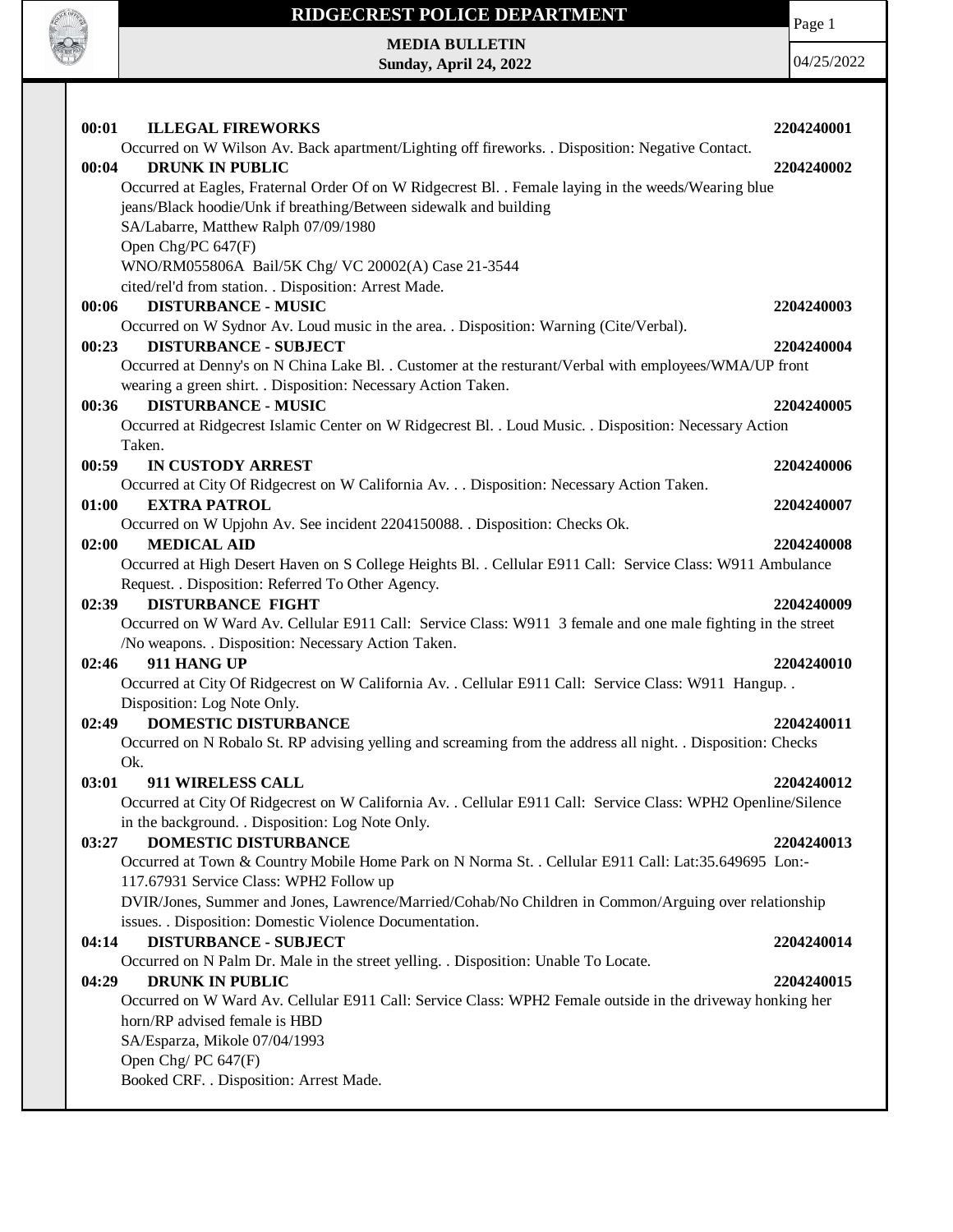

# **RIDGECREST POLICE DEPARTMENT**

Page 2

**MEDIA BULLETIN Sunday, April 24, 2022**

04/25/2022

| 04:33 | 911 HANG UP                                                                                                          | 2204240016 |
|-------|----------------------------------------------------------------------------------------------------------------------|------------|
|       | Occurred at City Of Ridgecrest on W California Av. . Cellular E911 Call: Service Class: WPH2 Hangup. .               |            |
|       | Disposition: Log Note Only.                                                                                          |            |
| 05:23 | <b>CITIZEN ASSIST</b>                                                                                                | 2204240017 |
|       | Occurred at Ridgecrest Regional Hospital on N China Lake Bl. . RP is with security at RRH. . Disposition:            |            |
|       | Cancelled by RP.                                                                                                     |            |
| 05:48 | PRISONER TRANSPORT                                                                                                   | 2204240018 |
|       | Occurred at City Of Ridgecrest on W California Av. . 22-1341. . Disposition: Necessary Action Taken.                 |            |
| 05:54 | <b>INFORMATION</b>                                                                                                   | 2204240019 |
|       | Occurred on W Robertson Av. . Disposition: Information Provided.                                                     |            |
| 07:12 | <b>LEWD OR LASCIVIOUS ACTS REPORT</b>                                                                                | 2204240020 |
|       | Occurred on W Perdew Av. Rp in lobby requesting to speak to an officer. . Disposition: Report Taken.                 |            |
| 08:43 | <b>FOLLOW UP</b>                                                                                                     | 2204240021 |
|       | Officer initiated activity at W Kevin Ct, Ridgecrest. . Disposition: Follow Up Completed.                            |            |
| 09:23 | <b>FOUND PROPERTY</b>                                                                                                | 2204240022 |
|       | Occurred at W Ward Av/N Downs St. Found keys. . Disposition: Report Taken.                                           |            |
| 09:35 | <b>WARRANT ARREST</b>                                                                                                | 2204240023 |
|       | Occurred on N China Lake Bl. Someone inside the fenced area possbily trying to get inside the building//male         |            |
|       | subj/whit/shorts<br>SA/Abundis, Mario 02/10/88 BV014537A/\$75,050/PC 3455(A) booked CRF. . Disposition: Arrest Made. |            |
| 09:57 | PRISONER TRANSPORT                                                                                                   | 2204240024 |
|       | Occurred at City Of Ridgecrest on W California Av. Disposition: Necessary Action Taken.                              |            |
| 10:14 | <b>TRAFFIC HAZARD</b>                                                                                                | 2204240025 |
|       | Occurred at S Norma St/W Ridgecrest Bl. Lights out in intersection. . Disposition: Necessary Action Taken.           |            |
| 10:44 | <b>MEDICAL AID</b>                                                                                                   | 2204240026 |
|       | Occurred on W Reeves Av. ambulance request. . Disposition: Referred To Other Agency.                                 |            |
| 10:45 | THEFT                                                                                                                | 2204240027 |
|       | Occurred on W Lee Av. Rp states son's bike was stolen and battery charger was stolen also. . Disposition:            |            |
|       | Information Received.                                                                                                |            |
| 10:55 | <b>INFORMATION RECEIVED</b>                                                                                          | 2204240028 |
|       | Occurred on W Coral Av. . Disposition: Information Received.                                                         |            |
| 11:39 | <b>INFORMATION RECEIVED</b>                                                                                          | 2204240029 |
|       | Occurred on W Coral Av. . Disposition: Information Received.                                                         |            |
| 11:57 | <b>OPEN DOOR/GATE</b>                                                                                                | 2204240030 |
|       | Occurred at Oasis Mexican Restaurant on W Inyokern Rd. . Rp states back door is open to business. .                  |            |
|       | Disposition: Checks Ok.                                                                                              |            |
| 12:31 | <b>CONTACT CITIZEN</b>                                                                                               | 2204240031 |
|       | Occurred on E Ridgecrest Bl. Rp states tenant locked the door and will not allow anyone access to apt. rp            |            |
|       | states owner was there yesterday as well as the tenant and the tenant agreed to let them in to do work               |            |
|       | Disposition: Civil Problem.                                                                                          |            |
| 13:07 | 911 WIRELESS CALL                                                                                                    | 2204240032 |
|       | Occurred at City Of Ridgecrest on W California Av. . open line//rustling noises//no answer on callback               |            |
|       | Disposition: Log Note Only.                                                                                          |            |
| 14:05 | <b>DISTURBANCE - MUSIC</b>                                                                                           | 2204240033 |
| 14:36 | Occurred on W Bennett Av. In the back house//loud music. . Disposition: Quiet On Arrival.<br><b>UNWANTED SUBJECT</b> | 2204240034 |
|       | Occurred at Dollar Tree Stores on N China Lake Bl. . Female subj laying on the ground in front of the store          |            |
|       | yelling at people//pink/brown shorts/white shoes. . Disposition: Warning (Cite/Verbal).                              |            |
|       |                                                                                                                      |            |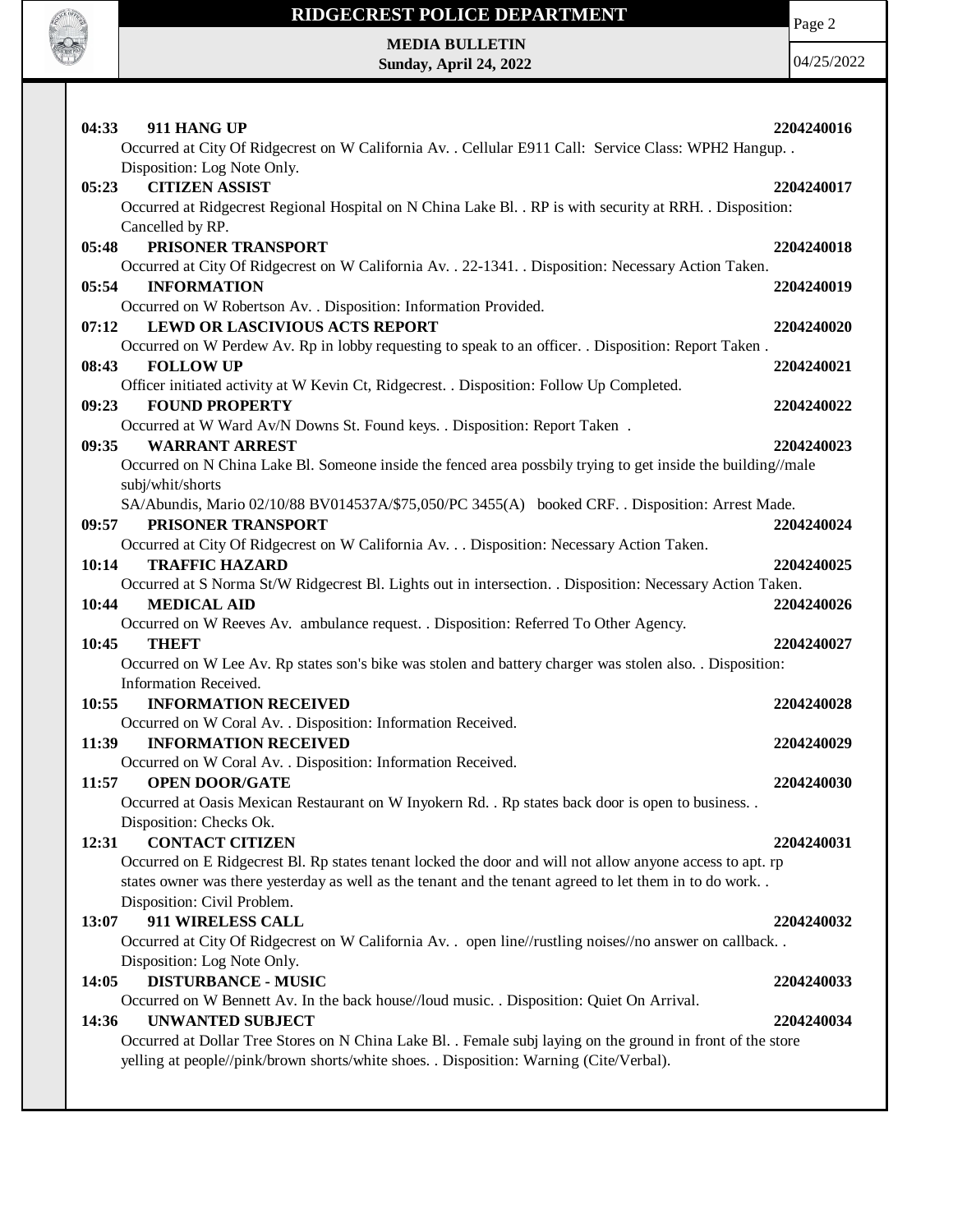

### **RIDGECREST POLICE DEPARTMENT MEDIA BULLETIN**

**Sunday, April 24, 2022**

Page 3

04/25/2022

| 14:40<br><b>CONTACT CITIZEN</b><br>2204240035                                                                               |  |
|-----------------------------------------------------------------------------------------------------------------------------|--|
| Occurred at City Of Ridgecrest on W California Av. . CALL RP//rp requesting contact from P5. . Disposition:                 |  |
| Negative Contact.                                                                                                           |  |
| 14:42 WELFARE CHECK<br>2204240036                                                                                           |  |
| Occurred at Splash Pad on W California Av. . 2 subjs just went into bathroom approx 15 min ago and have not                 |  |
| come out yet. . Disposition: Checks Ok.                                                                                     |  |
| 15:51<br><b>UNWANTED SUBJECT</b><br>2204240037                                                                              |  |
| Occurred on N Palm Dr. Rp states there is a male subj that keeps coming up to her house. rp states she does                 |  |
| not want him anywhere near her house. //gray sweat jacket. . Disposition: Gone On Arrival.                                  |  |
| <b>JUVENILE PROBLEM</b><br>15:53<br>2204240038                                                                              |  |
| Occurred at Larkspur Apartments on S Downs St. . Juvs near her truck and smoking weed. rp states                            |  |
| management does not want anyone doing that stuff in the complex. . Disposition: Negative Contact.                           |  |
| <b>SUSPICIOUS PERSON</b><br>15:59<br>2204240039                                                                             |  |
| Occurred at S Inyo St/W St George Av. Rp states male subj taking going around taking pictures of peoples                    |  |
| garages                                                                                                                     |  |
| male subj on a bike blu/tan/hat/glasses/crocs/mask. . Disposition: Gone On Arrival.                                         |  |
| 16:02<br><b>ACO CALL</b><br>2204240040                                                                                      |  |
| Occurred at Town & Country Mobile Home Park on N Norma St. . Rp states neighbor is not supposed to have                     |  |
| dogs and he has a little dog on a 6-8 in lead. . Disposition: Animal Control Handled.                                       |  |
| 16:02<br><b>CONTACT CITIZEN</b><br>2204240041                                                                               |  |
| Occurred at City Of Ridgecrest on W California Av. . Rp states she spoke to an officer yesterday regarding                  |  |
| getting some property and wanted to know if it was ok to go and get it. . Disposition: Information Provided.                |  |
| 16:07<br><b>SUPPLEMENTAL REPORT</b><br>2204240042                                                                           |  |
| Occurred at City Of Ridgecrest on W California Av. . Rp in lobby//rp requesting to speak to an officer                      |  |
| regarding case 22-1311. Disposition: Information Received.<br><b>GENERIC FIRE CALL/NOT SPECIFIED</b><br>16:11<br>2204240043 |  |
| Occurred on S American St. empty lot where fence is catching fire. . Disposition: Assisted.                                 |  |
| 911 WIRELESS CALL<br>16:21<br>2204240044                                                                                    |  |
| Occurred at City Of Ridgecrest on W California Av. . abandoned line//caller wanted to report fire that was                  |  |
| already reported. . Disposition: Log Note Only.                                                                             |  |
| 16:46<br><b>STOLEN VEHICLE REPORT</b><br>2204240045                                                                         |  |
| Occurred on N Wayne St. Rp states her veh was stolen. . Disposition: Report Taken.                                          |  |
| <b>BUSINESS CHECK</b><br>17:02<br>2204240046                                                                                |  |
| Occurred at Navy Federal Credit Union on N Balsam St. . Rp requesting business check as they can not                        |  |
| access the cameras. rp requesting call back with dispo. . Disposition: Checks Ok.                                           |  |
| <b>CONTACT CITIZEN</b><br>17:12<br>2204240047                                                                               |  |
| Occurred at City Of Ridgecrest on W California Av. . Rp in lobby//rp wondering where his property is at from                |  |
| when he got in an accident. . Disposition: Necessary Action Taken.                                                          |  |
| <b>GENERIC FIRE CALL/NOT SPECIFIED</b><br>17:19<br>2204240048                                                               |  |
| Occurred on N Shelby Ct. propane tank on fire. . Disposition: Referred To Other Agency.                                     |  |
| 17:26<br><b>FLAG DOWN</b><br>2204240049                                                                                     |  |
| Officer initiated activity at N Wayne St, Ridgecrest. (Hundred block.). . Disposition: Information Provided.                |  |
| 19:14<br><b>HIT AND RUN - NON INJURY</b><br>2204240050                                                                      |  |
| Occurred on W Wilson Av. Cellular E911 Call: RP stating red toyota camry blk rims struck vehicle partial plate              |  |
| BFA driver/left scene EB                                                                                                    |  |
| <b>MEDICAL AID</b><br>19:26<br>2204240051                                                                                   |  |
| Occurred at High Desert Haven on S College Heights Bl. . Cellular E911 Call: EMS request. . Disposition:                    |  |
| Referred To Other Agency.                                                                                                   |  |
|                                                                                                                             |  |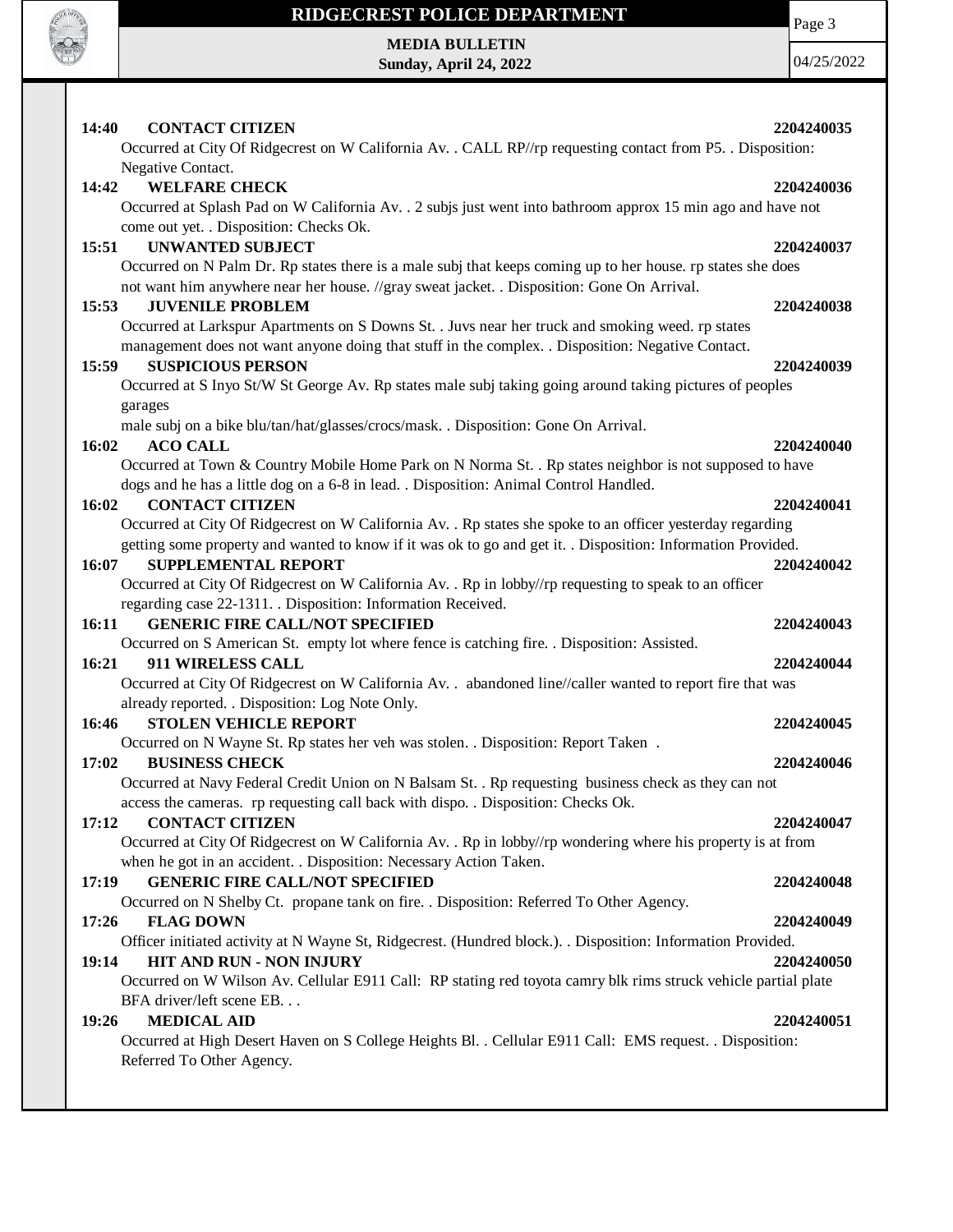

# **RIDGECREST POLICE DEPARTMENT**

**MEDIA BULLETIN Sunday, April 24, 2022** Page 4

04/25/2022

| 19:26<br>DISTURBANCE-FAMILY<br>2204240052                                                                                                                                                                                                                                                                     |  |
|---------------------------------------------------------------------------------------------------------------------------------------------------------------------------------------------------------------------------------------------------------------------------------------------------------------|--|
| Occurred on W Upjohn Av. RP on text 9-1-1 stating her father told her he was going kick her out of the house                                                                                                                                                                                                  |  |
| when she is 16 /RP requesting response to residence. . Disposition: Counselled.                                                                                                                                                                                                                               |  |
| <b>WARRANT SERVICE</b><br>19:39<br>2204240053                                                                                                                                                                                                                                                                 |  |
| Occurred at City Of Ridgecrest on W California Av. . SA/Ontiveros, Hilario 07/06/1992 WNO                                                                                                                                                                                                                     |  |
| RM044170A/NOBAIL/22450(A) VC/12500(A) VC                                                                                                                                                                                                                                                                      |  |
| RM046825A/\$15K/14601.1(A) VC. . Disposition: Report Taken.                                                                                                                                                                                                                                                   |  |
| 20:23<br><b>WELFARE CHECK</b><br>2204240054                                                                                                                                                                                                                                                                   |  |
| Occurred on N China Lake Bl. RP stating there is a WFA big hoodie on the sidewalk next to Dominos talking to<br>herself/yelling/RP requesting wellcheck. . Disposition: Checks Ok.                                                                                                                            |  |
| <b>INFORMATION</b><br>20:33<br>2204240055                                                                                                                                                                                                                                                                     |  |
| Occurred at N Norma St/W Drummond Av. Cellular E911 Call: RP stating he hit a small blk dog/turned around                                                                                                                                                                                                     |  |
| dog was UTL. . Disposition: Information Provided.                                                                                                                                                                                                                                                             |  |
| <b>MISUSE OF 9-1-1</b><br>21:34<br>2204240056                                                                                                                                                                                                                                                                 |  |
| Occurred at City Of Ridgecrest on W California Av. . Cellular E911 Call: RP on 9-1-1 upset because the hospital                                                                                                                                                                                               |  |
| won't treat her without a mask. . Disposition: Log Note Only.                                                                                                                                                                                                                                                 |  |
| 911 WIRELESS CALL<br>21:40<br>2204240057                                                                                                                                                                                                                                                                      |  |
| Occurred at City Of Ridgecrest on W California Av. . Cellular E911 Call: Female RP stating subjects were                                                                                                                                                                                                      |  |
| fighing outside/then decided they weren't fighing after all and had left separate directions. Disposition: Log                                                                                                                                                                                                |  |
| Note Only.                                                                                                                                                                                                                                                                                                    |  |
| 21:49<br><b>DISTURBANCE - MUSIC</b><br>2204240058                                                                                                                                                                                                                                                             |  |
| Occurred on S Sims St. Loud music in area. . Disposition: Warning (Cite/Verbal).                                                                                                                                                                                                                              |  |
| 21:49<br><b>DISTURBANCE - MUSIC</b><br>2204240059                                                                                                                                                                                                                                                             |  |
| Occurred on W Iowa Av. Loud music. . Disposition: Quiet On Arrival.                                                                                                                                                                                                                                           |  |
| 22:05<br><b>DISTURBANCE - SUBJECT</b><br>2204240060                                                                                                                                                                                                                                                           |  |
| Occurred at Jack In The Box #3314 on S China Lake Bl. . Cellular E911 Call: RP stating hma or bma NFD came<br>into business/was 415 verbal with staff over the lobby being closed/sub no longer in side/sub advised RP that<br>he would wait outside for employees to leave. . Disposition: Unable To Locate. |  |
| <b>DRUNK IN PUBLIC</b><br>2204240061<br>22:17                                                                                                                                                                                                                                                                 |  |
| Occurred on E Church Av. Cellular E911 Call: Veh disabled at stop sign /2nd caller reporting female driver                                                                                                                                                                                                    |  |
| down in roadway next to vehicle                                                                                                                                                                                                                                                                               |  |
| SA/Castro, Angela 03/12/1981 chg 647(f) PC/booked CRF. . Disposition: Arrest Made.                                                                                                                                                                                                                            |  |
| 22:27<br><b>RUNAWAY JUVENILE</b><br>2204240062                                                                                                                                                                                                                                                                |  |
| Occurred on W Upjohn Av. RP stating 15yo daughter left res 30-60 ago/WFJ blk & gray jacket/blk                                                                                                                                                                                                                |  |
| leggingsFem blk gray jacket/UNK destination. . Disposition: Cancelled by RP.                                                                                                                                                                                                                                  |  |
| 22:34<br>2204240063<br><b>DISTURBANCE - MUSIC</b>                                                                                                                                                                                                                                                             |  |
| Occurred on W Rick Ct. . Disposition: Quiet On Arrival.                                                                                                                                                                                                                                                       |  |
| 22:36<br><b>SUSPICIOUS VEHICLE</b><br>2204240064                                                                                                                                                                                                                                                              |  |
| Occurred at The Hair Bungalow on N Mahan St. . RP stating white car with body damage parked outside for 40                                                                                                                                                                                                    |  |
| minutes/2nd white car just pulled up/requesting drive by. . Disposition: Checks Ok.                                                                                                                                                                                                                           |  |
| 22:38<br><b>BURGLARY ALARM</b><br>2204240065                                                                                                                                                                                                                                                                  |  |
| Occurred at Maturango Museum on E Las Flores Av. . Commercial Burg. . Disposition: False Alarm.                                                                                                                                                                                                               |  |
| <b>INFORMATION</b><br>22:49<br>2204240066                                                                                                                                                                                                                                                                     |  |
| Occurred on N Sierra View St. Log only. . Disposition: Log Note Only.                                                                                                                                                                                                                                         |  |
| 22:58<br><b>MISUSE OF 9-1-1</b><br>2204240067                                                                                                                                                                                                                                                                 |  |
| Occurred at City Of Ridgecrest on W California Av. . Cellular E911 Call: 9-1-1 call for loud music. . Disposition:                                                                                                                                                                                            |  |
| Log Note Only.                                                                                                                                                                                                                                                                                                |  |
|                                                                                                                                                                                                                                                                                                               |  |
|                                                                                                                                                                                                                                                                                                               |  |